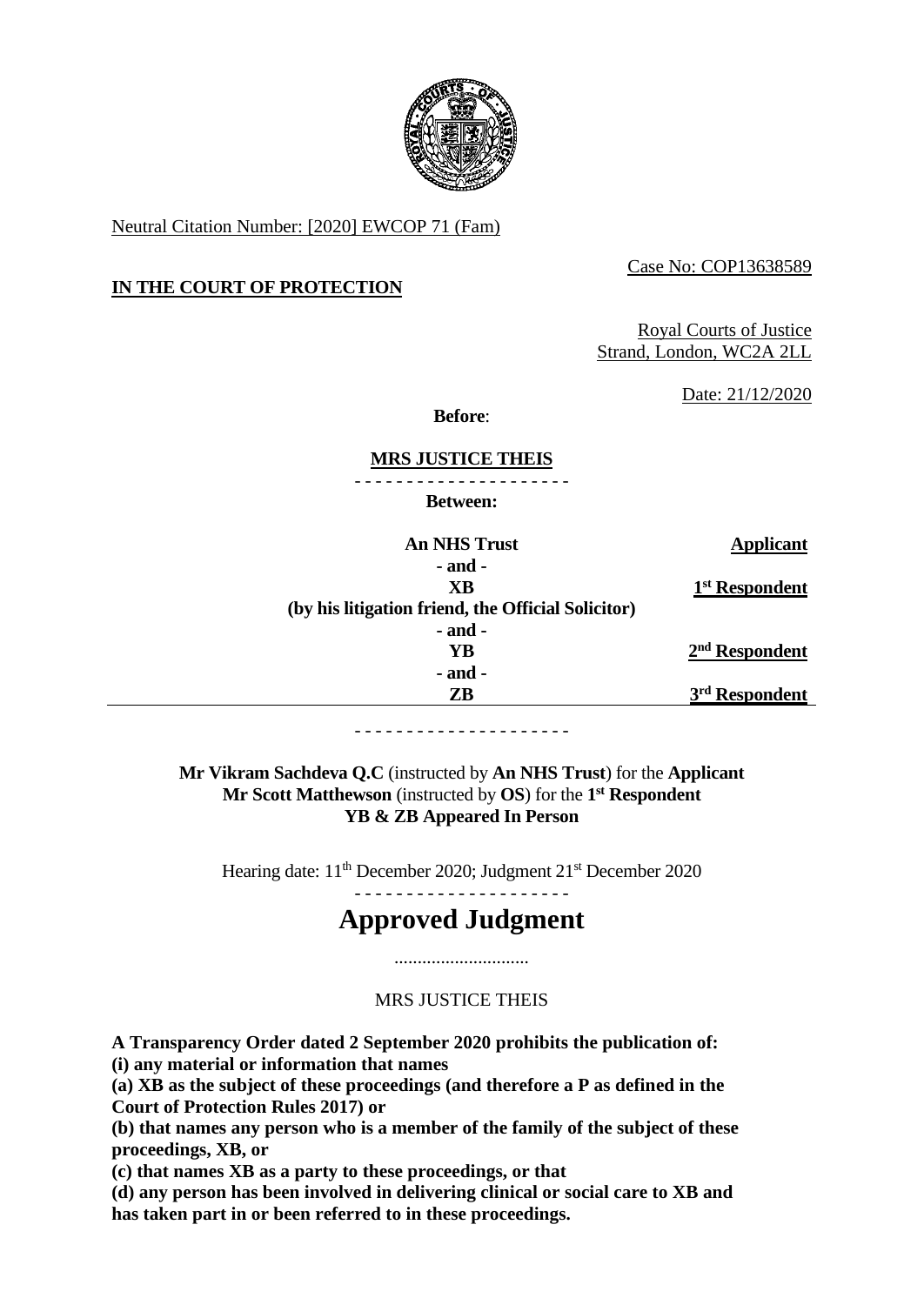**(ii) the address or contact details of any person listed above.**

**(iii) The fact of XB's detention in a mental health hospital.**

**(iv) XB's forensic history.**

**(v) XB's ethnic origin.**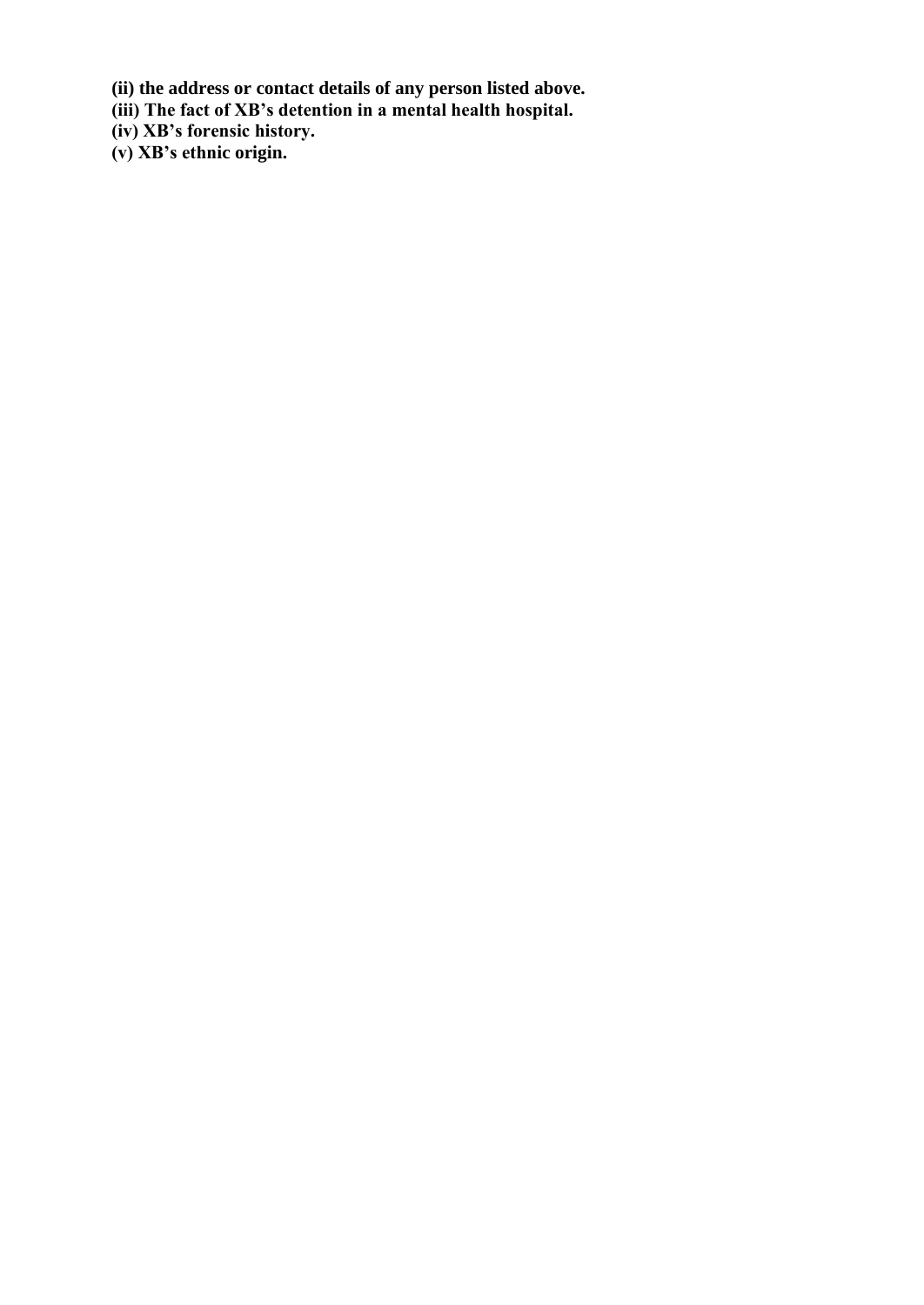# **Mrs Justice Theis DBE :**

## **Introduction**

- 1. This case concerns an application by an NHS Trust (hereafter referred to as the 'Trust') relating to the first respondent, XB, who has serious hypertension that is placing his life in danger. This condition requires urgent medication with antihypertensives which the Trust wish to administer to XB, but he is refusing to take it.
- 2. The Trust consider XB lacks capacity to consent to treatment by this medication due to his diagnosis of resistant paranoid schizophrenia. The Trust state if such medication is given it would have to be covertly administered. The Trust therefore seek a declaration regarding XB's capacity and that it is XB's best interest to covertly administer certain antihypertensive medication in accordance with the Covert Medication Care Plan.
- 3. The declarations sought are not opposed by XB's litigation friend, the Official Solicitor.
- 4. Two of XB's siblings, YB and ZB, are parties to the application and have attended this hearing. Their position has been that whilst they understood the need for XB to have the medication due to the urgent medical need and did not actively oppose the declaration, they have fairly and repeatedly made the point of the need for this issue to be brought before the court. whilst they can see no alternative due to the significant risk to XB's health of any other option they have sought, since at least October 2019, for the issue to be the subject of an application to the Court of Protection.
- 5. Although this application is being heard in open court the proceedings are subject to a Transparency Order made by MacDonald J on 2 September 2020. This order prohibits publication of any information relating to any individual having day to day care or medical responsibility for XB, and/or any employees of the Trust including the Trust witnesses, in order to protect their privacy. In addition, it prohibits identification of XB's detention in a mental health hospital, his forensic history, his ethnic origin, hospital and Trust in order limit the risk of jigsaw identification.
- 6. The hearing took place on 11 December 2020. At that hearing the court raised the issue of delay in issuing these proceedings and directed the parties to provide further submissions that address that issue by 14 December 2020. That further information was provided on 16 December by the Trust and the Official Solicitor, together with subsequent emails from YB and ZB commenting on the additional information. The matter was listed for judgment on 21 December 2020.
- 7. A summary of the court's decision is set out below.
- 8. The court is going to make the declaration sought that XB lacks capacity to consent to antihypertensive medication and it is lawful for XB to be given antihypertensive medication covertly, in accordance with the Covert Medication Care Plan dated March 2020. The medical evidence is clear that if XB does not receive that medication going forward there is a very serious risk to his health, including his death. XB lacks the capacity to make that decision regarding medical treatment as he does not accept he has hypertension due to his mental ill-health and consequently is unable to weigh the advantages and disadvantages of taking the medication prescribed.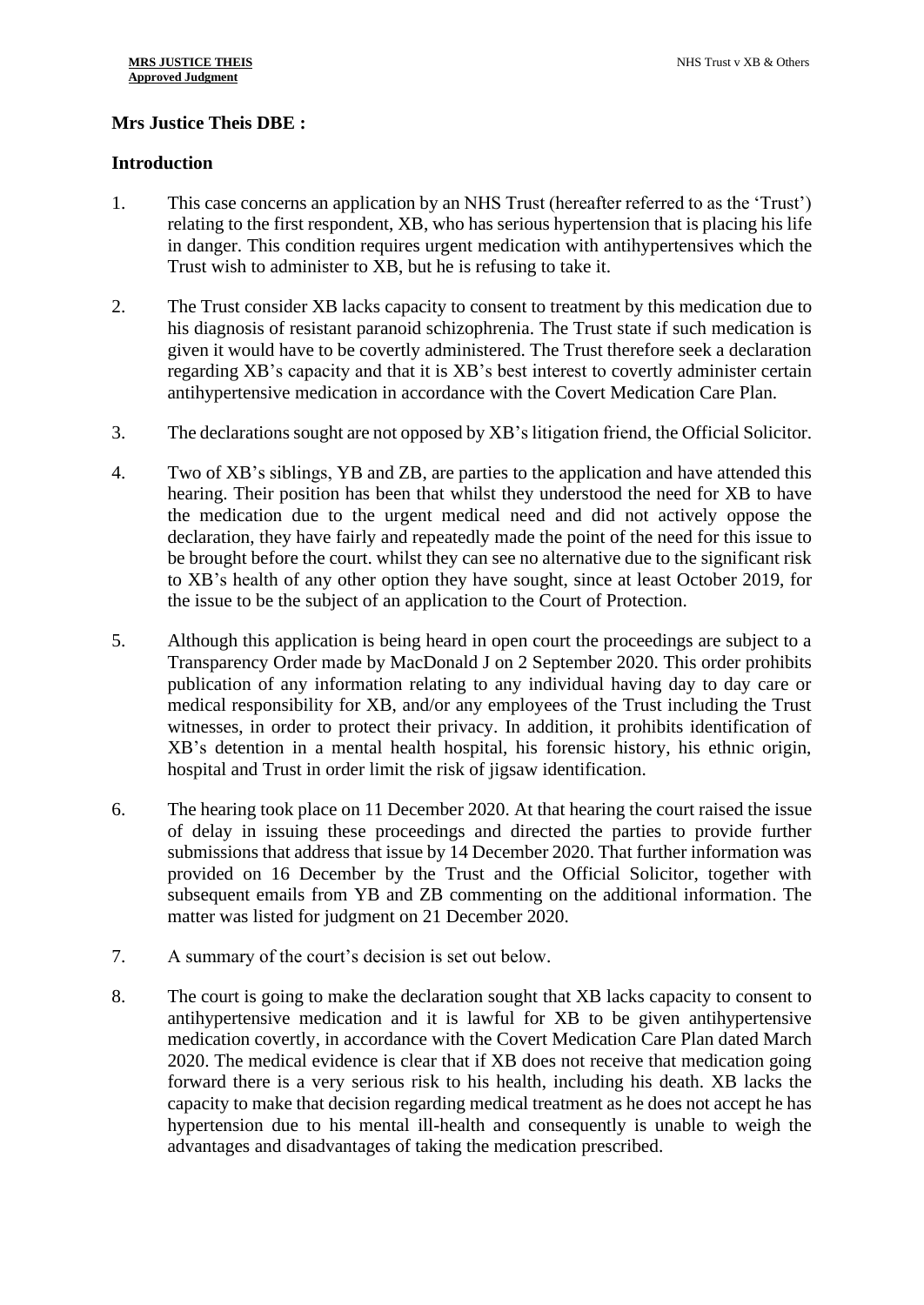- 9. The administration of covert medical treatment is a serious interference with an individual's right to respect for private life under Article 8 ECHR. whilst the family may have realistically recognised the need for such treatment to be administered if the position was urgent and life threatening, they continued to express concern about it and wanted the matter considered by the court where XB would have the opportunity of representation, and the decision would be taken separately from those who have a therapeutic relationship with XB and the family who seek to support XB.
- 10. In those circumstances the application to the court should have been made earlier, or at the very least very serious consideration given to doing so, in accordance with the Supreme Court decision in *An NHS v Y [2018] UKSC 46 [2019] AC 978 at [125] and [126].* An application was required due to the circumstances of this case namely the nature of the proposed course of action (administration of covert medication), the position of the family and their wish for this matter to be considered by the court, the potential impact of this course of action on the relationship XB has with the clinical team involved in the covert medication decision and XB's relationship with the family due to their involvement with the clinical team responsible for that decision.
- 11. Making an application to the court was raised by YB and ZB as long ago as July 2019, albeit in the context of proposed urology treatment, and was repeated again by them in October 2019, in the context of antihypertensive medication. By then this medication was being given covertly to XB following a Best Interests meeting on 26 September 2019 where the family views were reported. YB and ZB were not invited to this meeting, which the Trust now accept was a mistake. Whilst XB discovered he was covertly being given this medication on 30 November 2019, the management of that did not obviate the need for an application. It remained clear XB was likely to continue to object to having the medication and the medical evidence was likely to remain the same regarding the urgent need for him to continue to have it.
- 12. Further avoidable delays resulted in the application not being made until 6 August 2020, even though the Trust accept they had received legal advice on 16 April 2020 that an application was necessary. The hearing not taking place until 11 December 2020 was largely due to the failure to secure a fixed hearing date in the directions order made on 2 September 2020.
- 13. The consequence of these avoidable delays is that the court is being asked to consider declarations over 7 months after the Trust had re-started covert administration of antihypertensive medication on 23 April 2020, and at a time when it is recognised that XB should be informed of the administration of the covert medication in the next few weeks.
- 14. In making these observations the court does not seek to undermine the declarations it has made and the evidence that support those declarations being made, but it remains the position that this application and this hearing should have taken place much earlier than it has. This view accords with the Guidance issued by the Vice President of the Court of Protection dated 17 January 2020 *[2020] EWCOP 2*, in particular paragraphs 8 c) and 10.

#### **Relevant Background**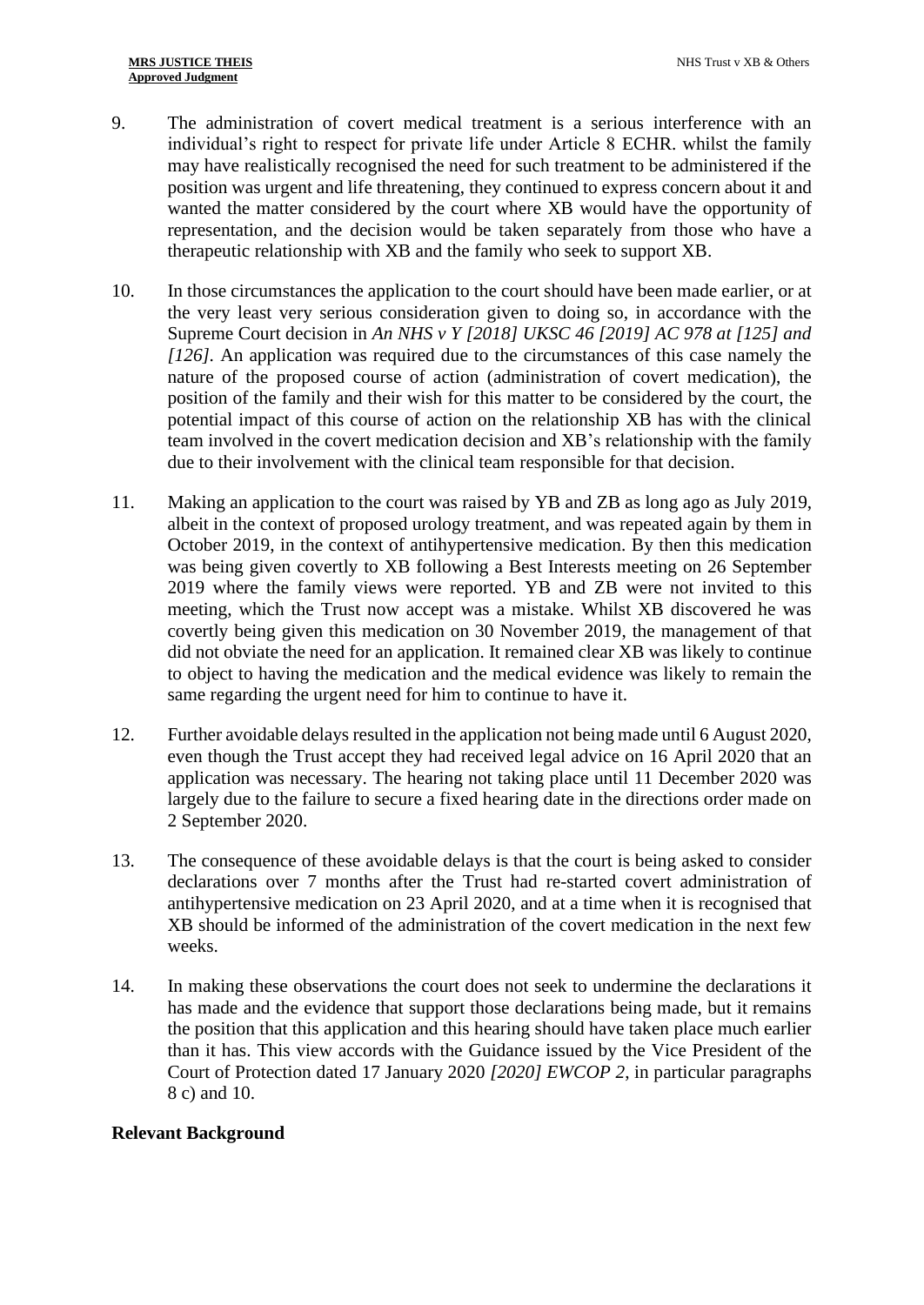- 15. XB, who is in his 50's, is detained at a Special Hospital (a high security mental health hospital, hereafter referred to as 'the Hospital') following a serious assault on a medical professional. He has been there for a number of years and is diagnosed with treatment resistant paranoid schizophrenia. His beliefs have remained largely the same for a significant number of years.
- 16. In early 2020 XB seriously assaulted a member of staff. Following that assault XB was placed in seclusion. He was then managed by way of being in Long-term Segregation ('LTS') on the High Dependency Ward due to the risks he poses to other people. This ward is for patients who require a structured and safely staffed ward offering care and treatment for patients with mental illnesses.
- 17. Proceedings in the First Tier Tribunal relevant to XB's Mental Health Act detention were adjourned, subject to review, as XB was not considered to be well enough to participate in the hearing. More recently they have been adjourned for more up to date evidence to be filed.
- 18. The reviews of XB's long term segregation were not effective for some time due to XB's inability to engage with the medical staff conducting the reviews. However, following improvement in XB's position the LTS was terminated on 19 August 2020.
- 19. XB suffers from severe hypertension with systolic blood pressure readings of over 200. These give rise to a very significant risk of serious complications such as heart attack, stroke, heart failure, peripheral vascular disease and end stage renal disease.
- 20. Regular assessments as to XB's capacity in January 2019 (Dr H and Ms J), June 2019 (Dr T), January, April and August 2020 (Dr G) each concluded that XB lacked capacity at the time of each assessment to make decisions about his medical treatment. whilst XB may be able to understand the parameters of a healthy blood pressure range he does not accept it could relate to him and is not able to balance the risks and benefits regarding the medical advice about the need for him to take the medication recommended to avoid serious physical ill health, or death. The impediment is that he disbelieves the diagnosis, despite clear evidence to the contrary. The source of his disbelief is his delusional thinking caused by his treatment resistant paranoid schizophrenia.
- 21. The chronology demonstrates the steps the Trust have taken to manage XB's medical position.
- 22. At a Best Interests meeting in January 2019, attended by YB and ZB, there were discussions regarding XB's capacity and urological tests (CT Urogram and Cystoscopy) that were then considered to be needed. A further meeting to discuss this proposed treatment took place on 2 April 2019 attended by XB, YB and ZB. The Trust accept that at that meeting the Safeguarding Lead did consider XB had capacity to decide about having the tests although the meeting records notes that Dr H (Consultant Forensic Psychiatrist and XB's responsible clinician) raised the issue as to whether that assessment of capacity had been thorough.
- 23. At a further Best Interests meeting on 31 July 2019 both YB and ZB attended and the possibility of an application to the Court of Protection for urological purposes was discussed. YB observed that if the matter went to the court that would be viewed as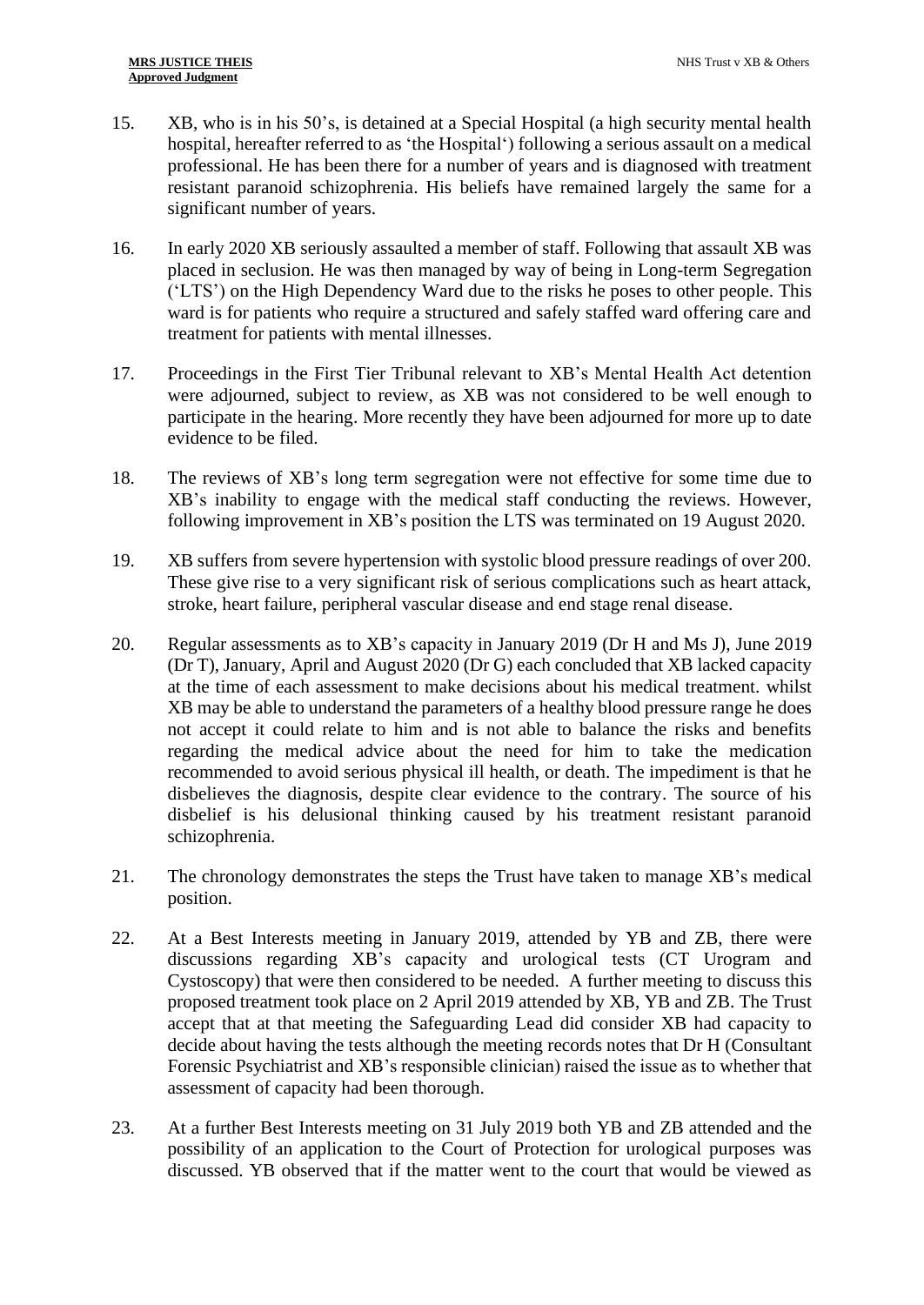something independent and the family would still be able to support XB. The meeting decided an application would be made to the court regarding the proposed urology treatment.

- 24. Both YB and ZB attended a Care Programme Approach (CPA) meeting on 28 August 2019.
- 25. In September the medical records note Dr G (Consultant Forensic Psychiatrist) spoke to XB's brother just prior to a Best Interests meeting on 26 September 2019. The options were considered and discussed in the context where there was a significant elevation in XB's blood pressure and he was continuing to refuse to take medication to treat his hypertension. XB's family were not invited to and did not take part in the subsequent Best Interests meeting, which the Trust accept was a mistake. The views of the family were recorded in the meeting as being they would prefer medication is not administered against his wishes and would go ahead with it if treatment is urgent and his condition is life threatening. The decision was made at that meeting to put in a structured plan to covertly administer the antihypertensive medication doxazosin.
- 26. A letter dated 3 October 2019 from Consultant Cardiologist, Dr N confirmed that any interventions to force administration or cannulations for intravenous treatment should be avoided as it would very likely further exaggerate XB's blood pressure response and therefore his risk. The letter also confirmed there is no antihypertensive depot preparations available.
- 27. At a meeting between YB and Dr G on 8 October 2019 YB repeated her request for an application to the Court of Protection to be made. In her email dated 2 October 2019 to XB's social worker YB stated 2019 *'…if the assessment given by [the Hospital] and the medical assessment given by [another hospital] is that administration of medication is paramount in saving his life then it would be in everyone's best interest for the hospital/hospitals to speedily put through the application to the Court of Protection in order for an Official Solicitor to be appointed and the final decisions be made independently'(emphasis added).* The internal notes of the meeting on \* October record *'the current plan is to prescribe doxazosin which can be administered covertly if refused in view of the severity of the hypertension and the risk to his health. If this were to be a longer term plan, court of protection proceedings may be required'.*
- 28. On 30 November 2019 XB became aware the antihypertensive medication was being given covertly in his coffee. Staff sought to persuade him to continue to take the medication but with no success. XB refused to see Dr F(Consultant Forensic Psychiatrist) and Dr G, with the result that Dr G wrote to him on 4 December 2019 explaining the reasons for the decision and that he was the responsible clinician for the decision regarding administration of covert medication. That letter explained the reasons for the decision, the life threatening medical risks if the medication was not taken and recognised XB's anger. The letter concluded as follows *'..that I want for you more than anything else is for your heart to be ok and for you not to have a heart attack. So, I'd ask you now to consider taking the same medicine that we put in your coffee in the same way as you would other tablets. It's called doxazosin ad I know it works for you. It really has helped your blood pressure. If you don't take it or another blood pressure tablet like it then you may die. If you like you can help us choose the medicine. It may save your life.'*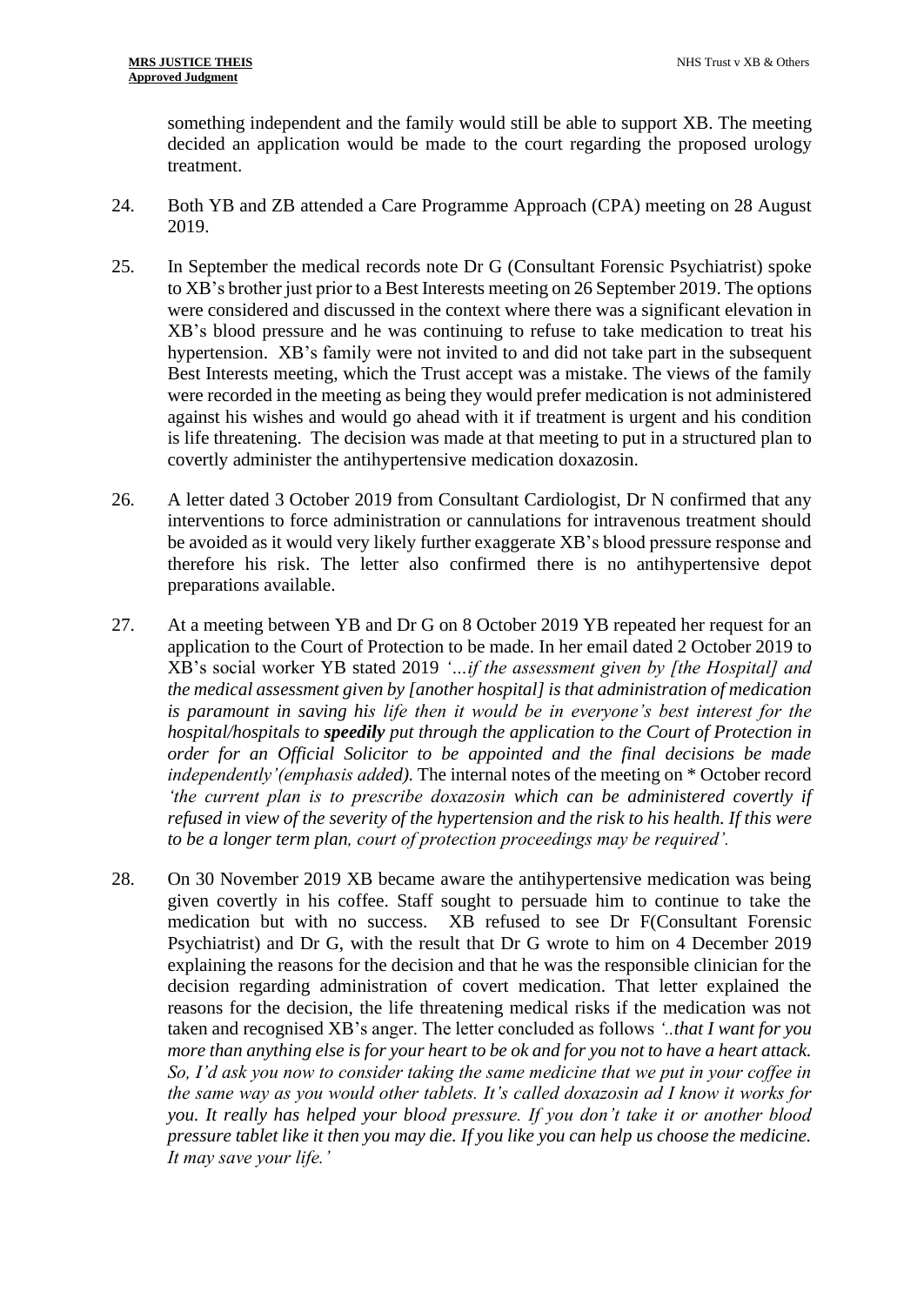- 29. This letter did not bring about any change and XB continued to refuse to take this medication.
- 30. In January 2020 Dr G became XB's Responsible Clinician. Dr G' involvement in XB's care in late 2019 was due to the need to cover in Dr F's absence.
- 31. Following this letter an agreement was entered into with XB, as set out in the document dated 10 March 2020, signed by XB, Dr G and Dr K. That confirmed XB agreed to take the antihypertensive medicine and continue to have his blood pressure monitored each day.
- 32. At a Best Interests meeting on 12 March 2020 YB and ZB were invited, but were unable to attend. They had raised in a communication before this meeting that an application to the Court of Protection should be considered as in their words it would *'safe guard my brother(s) rights and also the hospital from any fall out from the situation'.* The meeting recorded what YB had said in an email on 2 October 2019 (as set out in paragraph 27 above). The decision was taken at that meeting that covertly administering medication was in XB's best interests and an (undated) Care Plan was subsequently produced to minimise any discovery by XB that this is being done. The meeting also decided to make an application to the Court of Protection noting that *'The family have sought a Court of Protection ruling to further safeguard [XB's] rights and so that any future decision regarding the management and treatment of hypertension can be an objective one'*. The meeting record notes the risks around covert medication including that XB may again discover the decision to administer cover medication, which could cause reluctance around dietary intake, an increase in paranoid feelings and fracture therapeutic and other relationships.
- 33. On 22 March 2020 XB withdrew his consent to taking the antihypertensive medication.
- 34. On 24 March 2020 the Trust sought legal advice as to the need for a COP application for covert medication. On 27 March 2020 the Trust were advised that an urgent COP application was not necessary for covert medication on the basis that there appeared to be no dispute as to best interests.
- 35. The minutes of the 12 March 2020 Best Interests meeting were received by the Trust's solicitors on 15 April 2020 and they advised the Trust on 16 April 2020 that a COP application was necessary.
- 36. An updated capacity assessment was undertaken on 20 April 2020 by Dr G.
- 37. Covert administration of antihypertensive medication, amlodipine, commenced on 23 April 2020 and continues to date. At the same time Dr G has continued to prescribe doxazosin, another antihypertensive medication, in case XB changes his position and agrees to take it. Dr G is of the view that XB knows about the covert medicine regime as it has been reported that he asks his MHA solicitor about this.
- 38. The Trust sought to instruct an independent Consultant Cardiologist regarding treatment options. Dr Braganza was instructed on 11 May 2020 and her final report is dated 19 July 2020.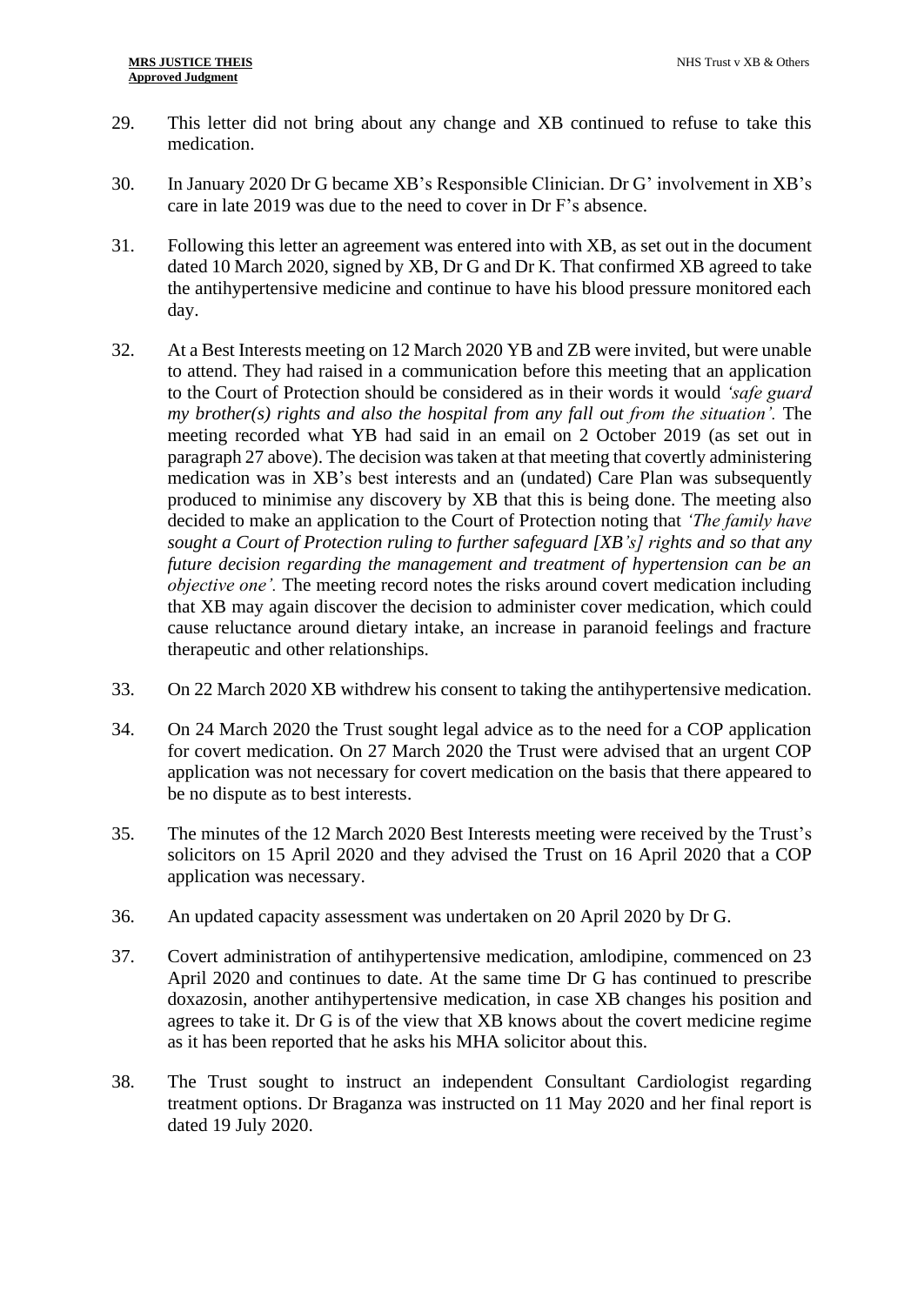- 39. Dr G signed his first statement on 6 August 2020 and this application was issued on 6 August 2020. It was listed for directions on 2 September 2020. The parties agreed directions for the filing of updating evidence and the order provided for the listing of the matter on the first open date after 15 September 2020. It is unfortunate the parties did not seek or request a fixed hearing date in the order, which would have readily been given. By not doing that it has caused further delay. Mr Mathewson's clerk emailed dates convenient for him to the court on 7 October, the court responded on 14 October listing the matter for this hearing. All parties in these cases should in future ensure orders have, if possible, the next hearing date in them to avoid what occurred in this case.
- 40. The evidence of the risks to XB's health if he does not take the antihypertensive medication are set out in the expert report from Dr Braganza, an experienced Consultant Cardiologist, who was instructed by the Trust. Her report dated 19 July 2020, makes clear that without treatment XB's health will seriously decline and that he will probably die. Her report set this out as follows:

*"3.15 With level peaking at 231 mmHg systolic XB has an 80% 2 year mortality risk if left untreated; if adequately treated, his risks would reduce to near that of a normotensive individual.*

*3.16 I am concerned that untreated at these levels he is at risk of development of malignant hypertension which carried life threatening risk of acute stroke, heart failure, encephalopathy and aortic dissection and hence classified as a medical emergency.*

*3.17 I estimate 1% of my patients who have hypertension, have levels above 200mmHg systolic. In my experience no individual with a level above the severe threshold of 180mmHg systolic has refused drug treatment.*

*3.18 Since the introduction of amlodipine on 23/4/20 XB's BP has steadily improved to safe levels approaching treatment targets of [less than] 140/90 mmHg.*

*3.19 Amlodipine is a well tolerated safe medication with a low side effect profile….*

*3.22 I appreciate this is a highly unusual case but I feel covert medication to treat his life threatening hypertension is justified, particularly when the risk of treatment is confined to mild side effects as a consequence of drug therapy."*

- 41. In her oral evidence Dr Braganza described XB's blood pressure readings as being in the '*extremely high risk category'* and considered without treatment there was an 80% chance he would die within a year.
- 42. In his statements filed in these proceedings, Dr G has set out the risks of the covert treatment being discovered by XB. He described that in the documents he has found which offer opinions about covert treatment none went so far to address the matter of a strategy to end the procedure, and how one might best achieve this. Dr G hoped that by his continued intervention to treat XB's mental disorder that XB might enjoy a recovery to a degree that would enable him or a colleague to explain to XB the rationale for the decision to treat covertly. In Dr G's view one benefit of Court of Protection proceedings is that it may provide a means to assist XB in his longer term recovery and to help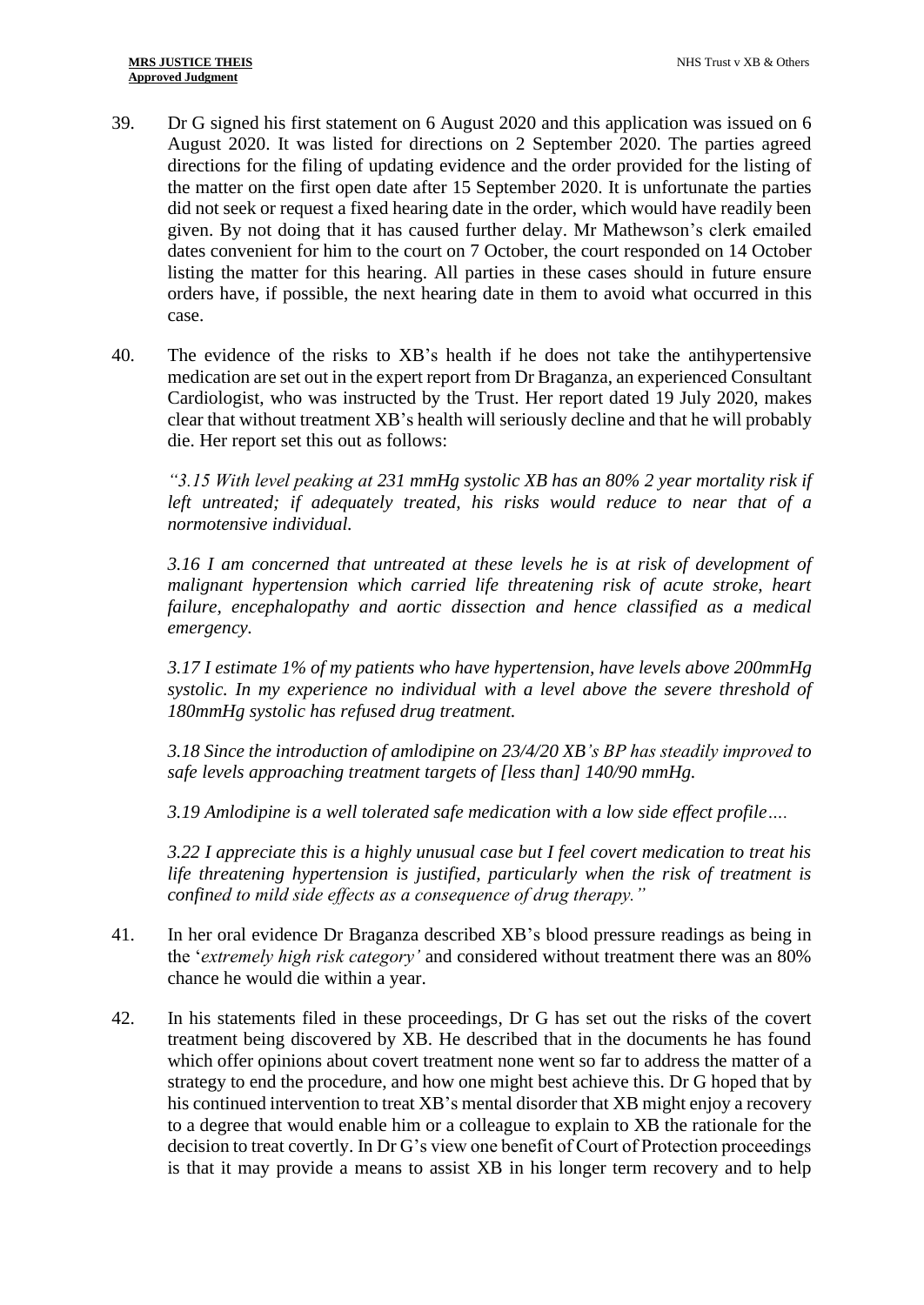facilitate a frank discussion. He notes that this would require a significant improvement in XB's mental state, as the disorder he suffers from is very resistant to treatment and his previous attempt to do this in writing was unsuccessful.

- 43. In his second statement, dated 16 September 2020, Dr G notes the improvements in XB's mental health, such that the LTS was discharged in August. He concludes in that statement that he considers there is a time soon when the covert medication practice can be revealed to XB, underlying that the Trust are responsive to improvements in XB's mental state. Dr G considers that with a decision by the Court of Protection, evidence of how the medication has assisted his blood pressure readings, XB's acceptance on a rehabilitation ward, an endorsed MHA for T3 and engagement with XB all lead towards that position being reached.
- 44. The third statement from Dr G, dated 10 December 2020, sets out the more structured and improved arrangements that have been put in place for communication between the Trust and the family, with the named forensic social worker being the first point of contact. He stated that the planned date for XB's transfer to the rehabilitation ward will be considered following the conclusion of these proceedings and confirmed the review of the use of covert medication takes place at the weekly meetings of the clinical team.
- 45. In his oral evidence Dr G set out that it was likely there would be a discussion soon with XB about the use of covert medication due to the increased stability in his mental health and the difficulties in continuing covert medication within a rehabilitation ward setting. After the hearing concluded on 11 December 2020 a meeting took place between the clinical team and the family present at the hearing as to how and when that discussion with XB was likely to take place.
- 46. The evidence from the family comes from discussions with the Official Solicitor's representative and the joint statement from YB and ZB. Their position can be summarised as follows; they do not consent to what has taken place, wish there had been more consultation or engagement with them earlier but realistically understand the necessity for covert medication in light of the very serious risks to XB's health if the medication is not taken.
- 47. Both YB and ZB were present at this hearing and listened to the evidence and submissions. They were clear in their continuing wish to constructively engage with those who are responsible for XB's care and to provide what support they can for XB.
- 48. Following the hearing on 11 December 2020 the Trust filed a detailed chronology, a document setting out their observations on matters raised during the hearing regarding the timeframes for this application and the plan going forward. The Trust filed two additional witness statements. The first from the Trust solicitor setting out the background and chronology of the timeframe for making this application. The second was from Dr G, giving further details about his involvement in the decisions relating to covert medication and his rationale regarding the decision to make this application.
- 49. Both YB and ZB have responded to this additional material in a number of emails.

# **Legal Framework**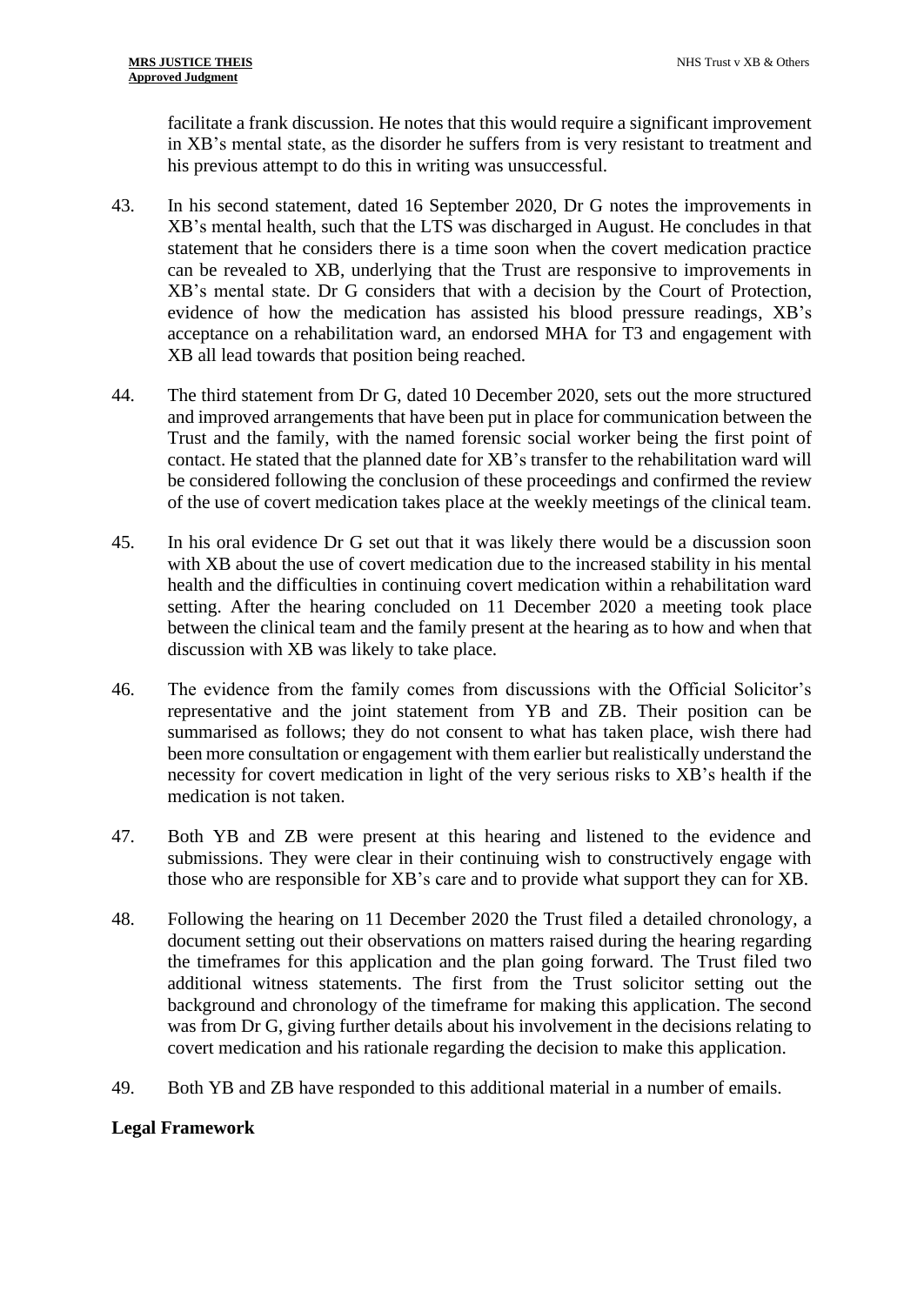50. In relation to the issue of capacity s 3 Mental Capacity Act 2005 (MCA 2005) provides that a person lacks capacity for the purposes of s2 if that person is *'…unable to make a decision for himself if he is unable* 

*(a)to understand the information relevant to the decision,*

*(b)to retain that information,*

*(c)to use or weigh that information as part of the process of making the decision, or*

*(d)to communicate his decision (whether by talking, using sign language or any other means).*

*(2) A person is not to be regarded as unable to understand the information relevant to a decision if he is able to understand an explanation of it given to him in a way that is appropriate to his circumstances (using simple language, visual aids or any other means).*

*(3) The fact that a person is able to retain the information relevant to a decision for a short period only does not prevent him from being regarded as able to make the decision.*

*(4) The information relevant to a decision includes information about the reasonably foreseeable consequences of—*

*(a)deciding one way or another, or*

*(b)failing to make the decision.*

- 51. The court has been referred to the helpful summary of the relevant law on capacity as set out by MacDonald J in *Kings College NHS Foundation Trust v C* [2015] EWCOP 80 at paragraphs  $24 - 39$ .
- 52. Any decision relating to a person who lacks capacity is governed by what is in their best interests, having regard to the matters set out in s 4 MCA 2005.
- 53. When assessing those interests the court is required to form an evaluative judgment having regard to the matters set out in s4 including considering matters, so far as the court can, from the point of view of the protected party and viewing their best interests not only from the medical perspective but also socially and psychologically as well (*Aintree University Hospitals NHS Foundation Trust v James* [2013] UKSC 67 at paragraphs 39 and 45).
- 54. In relation to covert medical treatment Baker J (as he then was) emphasised in *A Local Authority v P & ors* [2018] EWCOP 10 that such treatment is a serious interference with an individual's right to respect for private life under Article 8. He noted in that judgment that the Supreme Court decision in *An NHS Trust v Y [2019] AC 978* was awaited but he observed that in the case he was concerned with (involving the covert insertion of a contraceptive device) *'it is in my judgment highly probable that, in most, if not all, cases, professionals faced with a decision whether to take that steps will conclude that it is appropriate to apply to the court to facilitate a comprehensive*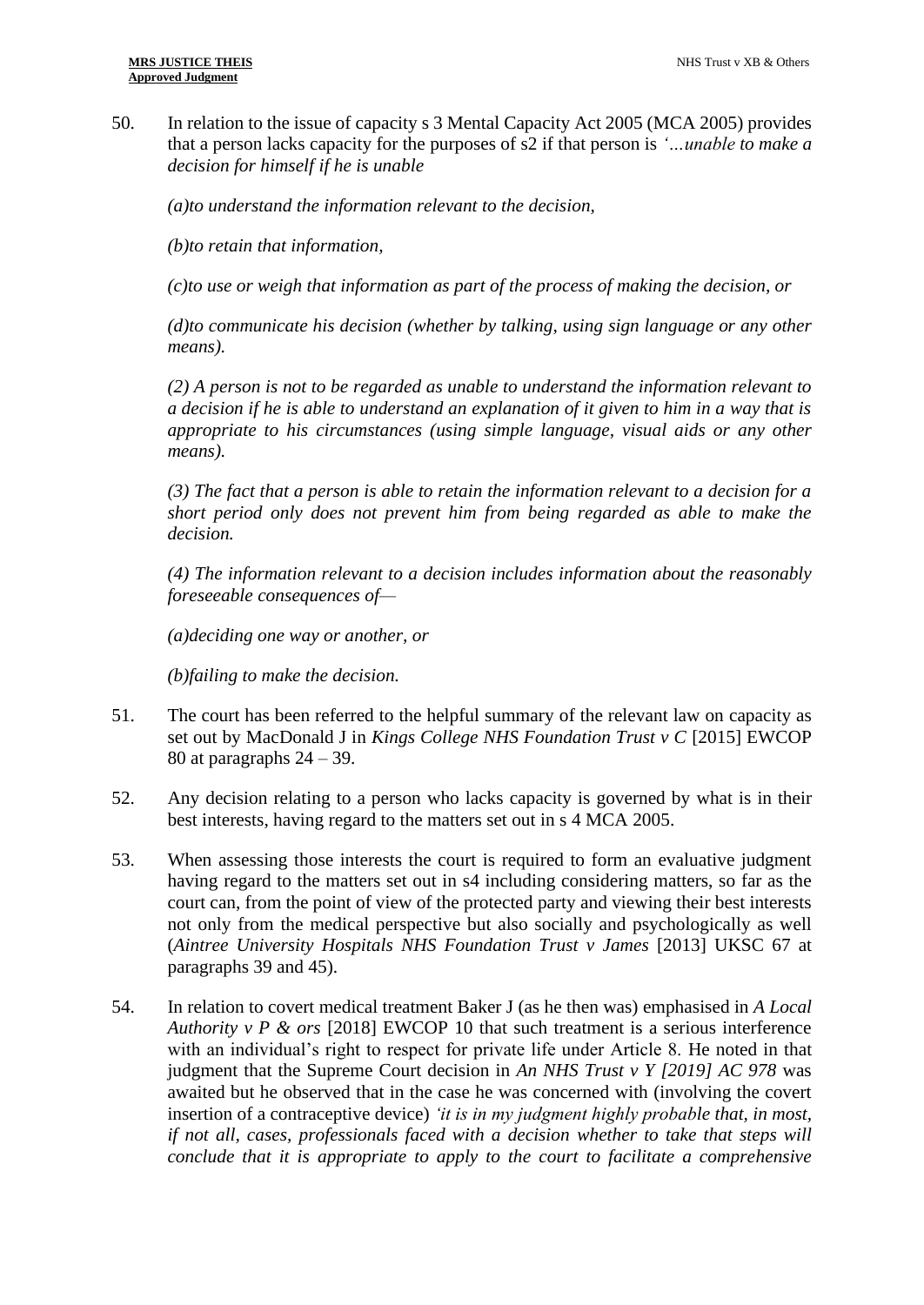*analysis of best interests, with P having the benefit of legal representation and independent expert advice'.*

- 55. In *An NHS v Y* Lady Black recognised at paragraphs 125 and 126 that although an application to the court is not necessary in every case [126] *'there will undoubtedly be cases in which an application will be required (or desirable) because of the particular circumstances that appertain, and there should be no reticence about involving the court in such cases'.*
- 56. The principle that underpinned the Guidance issued by Hayden J (Vice President of the Court of Protection) on 17 January 2020 relating to applications concerning medical treatment was that where there was agreement at the end of the relevant decision making process in accordance with the MCA 2005, with any relevant professional guidance being observed and relevant guidance in the Code of Practice being followed regarding the decision making capacity and best interests of the person in question then, in principle, medical treatment may be provided without application to the court (see paragraph 6). However, the Guidance equally makes clear at paragraph 8 that if at the end of the medical decision making process there remains concerns that the way forward in any case there is a *'lack of agreement as to a proposed course of action from those with an interest in the person's welfare'* (paragraph 8 ( c)) then *'it is highly probable that an application to the Court of Protection is appropriate. In such an event consideration must always be given as to whether an application to the Court of Protection is required'* (paragraph 8). The Guidance also makes clear at paragraph 10 that in any case that *'involves a serious interference with the person's rights under the ECHR'* it is *'highly probable'* that an application should be made.
- 57. Attached to the first statement of Dr G is information from the Psychiatric Bulletin from the Royal College of Psychiatrists in January 2018 detailing the College Statement on Covert Administration of Medicines. <sup>1</sup> This statement recognises the key importance of the autonomy of individuals who refuse treatment but recognises there are times when severely incapacitated patients can neither consent or refuse treatment. In those circumstances the treatment should be made available to severely incapacitated patients judges according to their best interests and administered in the least restrictive way. In exceptional circumstances, this may require the administration of medicines within foodstuffs, when the patients is not aware that that is being done. The College advocates in such circumstances the need to keep clear records of the decision making process and the need to keep the decision under regular review.

## **Submissions**

- 58. In the written skeleton arguments on behalf of the Trust and the Official Solicitor they both emphasise
	- (1) XB's inability to

(i) understand he has hypertension and that the risks, which he does understand, apply to him;

<sup>1</sup>[https://www.cambridge.org/core/journals/psychiatric-bulletin/article/college-statement-on](https://www.cambridge.org/core/journals/psychiatric-bulletin/article/college-statement-on-covert-administration-of-medicines/F0FAD544C59EF28D167D49A8F4BA921E)[covert-administration-of-medicines/F0FAD544C59EF28D167D49A8F4BA921E](https://www.cambridge.org/core/journals/psychiatric-bulletin/article/college-statement-on-covert-administration-of-medicines/F0FAD544C59EF28D167D49A8F4BA921E)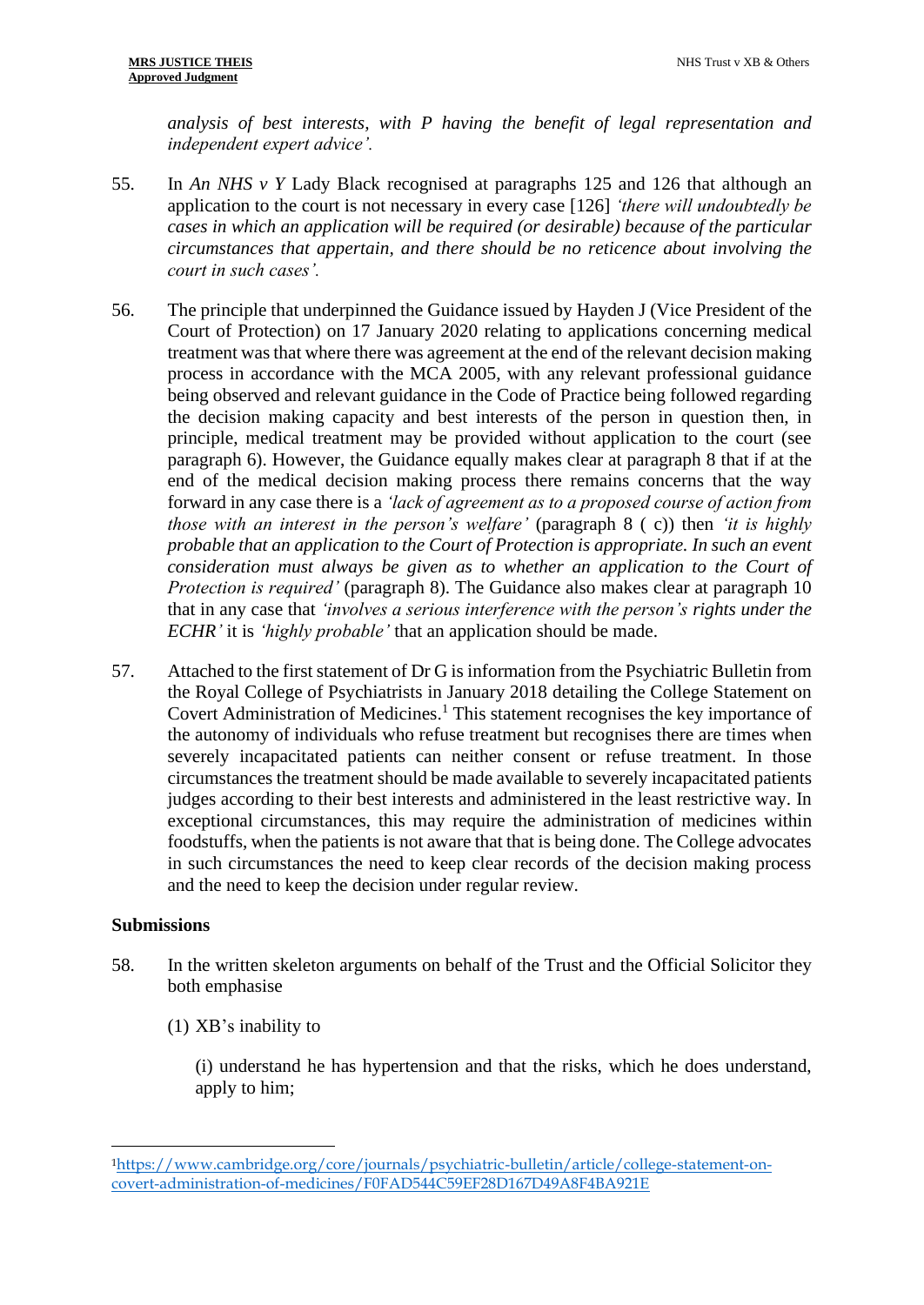(ii) understand that antihypertensive medication is in order to keep him well and prolong his life not to harm him or control his life.

(2) The clear medical evidence that underpins the decision for covert medication due to the serious risks to XB if he does not take it. Dr Braganza's evidence is unequivocal that unless he has this medication his health will seriously deteriorate in the short term, with a consequent risk to his life.

#### **Discussion and Decision**

- 59. There are a number of features of this case where there can be no dispute.
- 60. First, XB suffers from serious hypertension as outlined in the report from Dr Braganza. XB's blood pressure readings when he is not on antihypertensive medication have reached very high levels. The goal is to reduce the levels to below 140/90 mmHg. All the guidelines agree that by the time the levels reach 150-160/95-100 mmHg drug treatment is recommended to reduce the risks of stroke, heart attack, heart failure, peripheral vascular disease and end stage renal disease. Severe hypertension is defined as over 180/100 mmHg. XB's highest recording has been 231 systolic and between October 2019 and May 2020 averaged at 184/122 mmHg. Dr Braganza's report sets out at para 2.5.7 the clear reduction in blood pressure readings during the time XB has been in receipt of amlodipine, nearly reaching the treatment targets of less than 140/90. It is noted in the recent statement from Dr G he sets out that since 4 October 2020 only one reading has been less than 140/90 mmHg, so the position remains serious. Consequently, there is a continuing need for the medication to be administered to prevent the serious risks to XB's health as outlined above.
- 61. Second, XB lacks the capacity to make the decision about the need to take the antihypertensive medication. XB understands what hypertension is and the serious consequences if left untreated. However, he continues to refuse treatment because he does not believe that he suffers from hypertension. He considers staff are lying to him about his diagnosis in order to damage or control him. As a result of his mental ill health he is unable to use or weigh up the information about the benefits and risks of taking or not taking the medication, as he does not believe he suffers from the condition being treated.
- 62. As regards XB's best interests, as Mr Matthewson outlines in his written submissions, there are four ways the Trust could approach treatment:
	- (1) Give up and offer no treatment, which would expose XB to serious and significant health risks of death or serious health complications.
	- (2) Offer treatment, as the Hospital have continued to do which XB has refused, leaving XB open to the same risks as in (1).
	- (3) Force XB to take the medication against his will with the associated risk of physical injury to himself and others due to his aggression and the risk of mental deterioration to XB and/or death or serious illness due to the strain on his cardiovascular system.
	- (4) Administering medication covertly.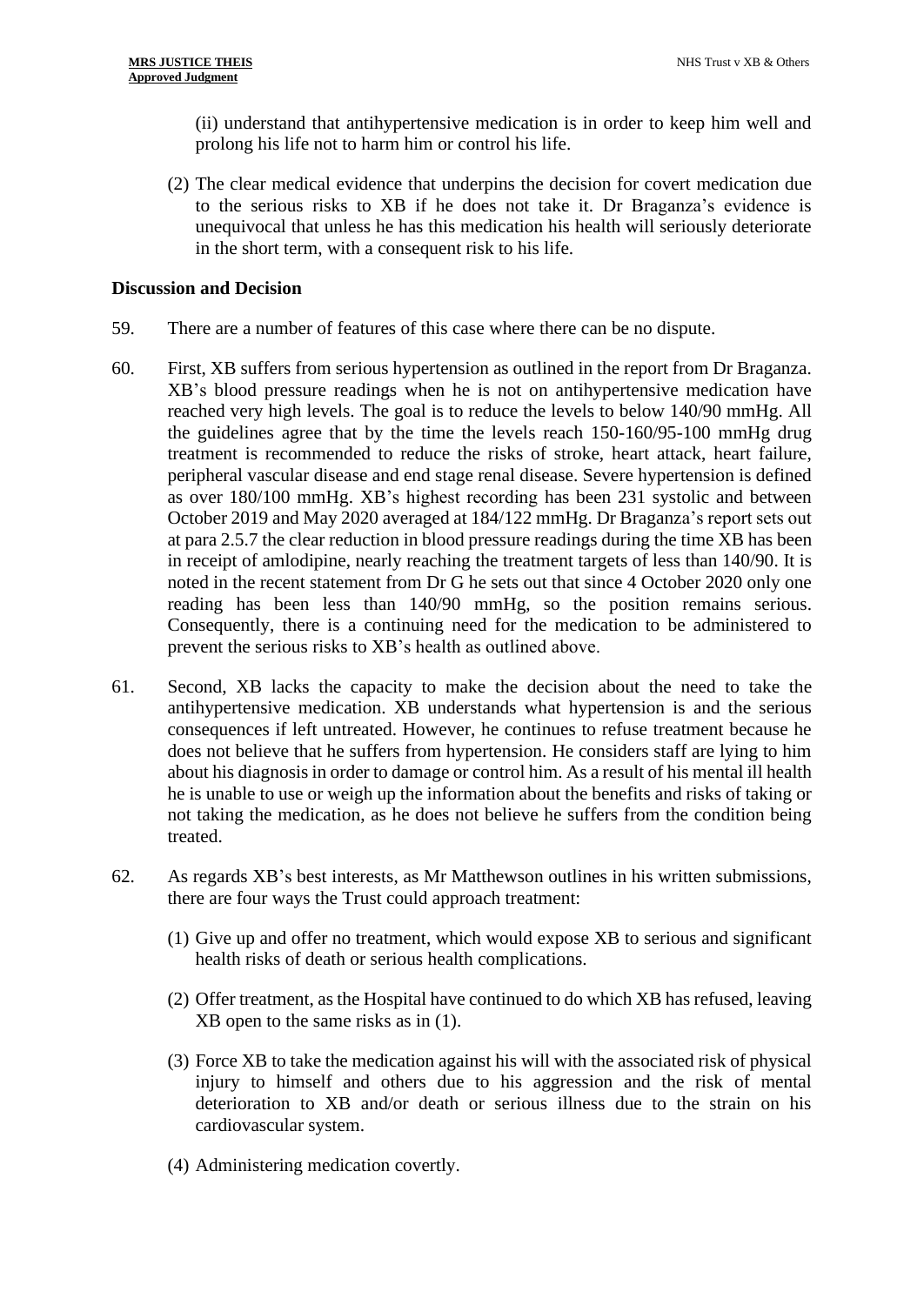- 63. Options (1) and (2) will probably lead to premature death or serious illness and (3) could be worse as it might accelerate those consequences. No party suggests that any of these options would meet XB's best interests.
- 64. The evidence demonstrates that (4) has been effective in treating XB's hypertension, as demonstrated in Dr Braganza's report. The benefits of taking the medication clearly outweigh the risks, which XB's family recognise.
- 65. The main risk that needs to be considered is if XB discovers that he has been deceived, which would confirm his suspicions. There is a risk he could react to such a discovery with aggression, refusing some or all of his medication (which he currently takes) or by refusing to co-operate generally.
- 66. In his third Dr G set out the difficulties of continuing to administer covert medication after transfer to a rehabilitation ward. The intention is to manage informing XB of what has taken place and why. Dr G's evidence is that that discussion would take place in weeks. In discussions after the hearing concluded between the clinical team and the family it was decided a further meeting would take place in the next two weeks to discuss and finalise the plan for informing XB about the covert medication and strategies for minimising any consequences to the relationship between XB and his family. Going forward, the Trust are committed to appropriately involving the family in discussions over XB's treatment in the future.
- 67. In the additional material provided after the hearing the Trust submitted the rationale for making the application to the Court was

(i) the risk that a second course of covert treatment could jeopardise Dr G' relationship with XB;

(ii) concern that the family should not endure any kind of fracture or collapse in the quality of their relationship with XB caused by their involvement with Dr G; and

(iii) continuing awareness of the family's views about the role of the court.

- 68. The Trust accept the time taken to prepare the application was perhaps longer than would have been ideal, given the family's desire for a court determination. They fairly make the point that the Trust was under great strain during the relevant time due to Covid-19.
- 69. Since mid 2019 both YB and ZB have been anxious for the decisions being made about XB's medical treatment to be the subject of an application to the Court of Protection. This was agreed by the Trust in July 2019 in relation to the proposed urology treatment, then acknowledged again in October 2019 regarding the covert administration of antihypertensive medication and repeated again in March 2020. Save for a brief period in October 2019, YB and ZB only had the benefit of legal representation between May and September 2020 and relied on others for the necessary steps to be taken.
- 70. Drawing the matters set out above together the following conclusions are reached.
- 71. On the evidence there is no dispute regarding XB's lack of capacity to make decisions about his medical treatment. Due to his mental ill health he is unable to accept the clear